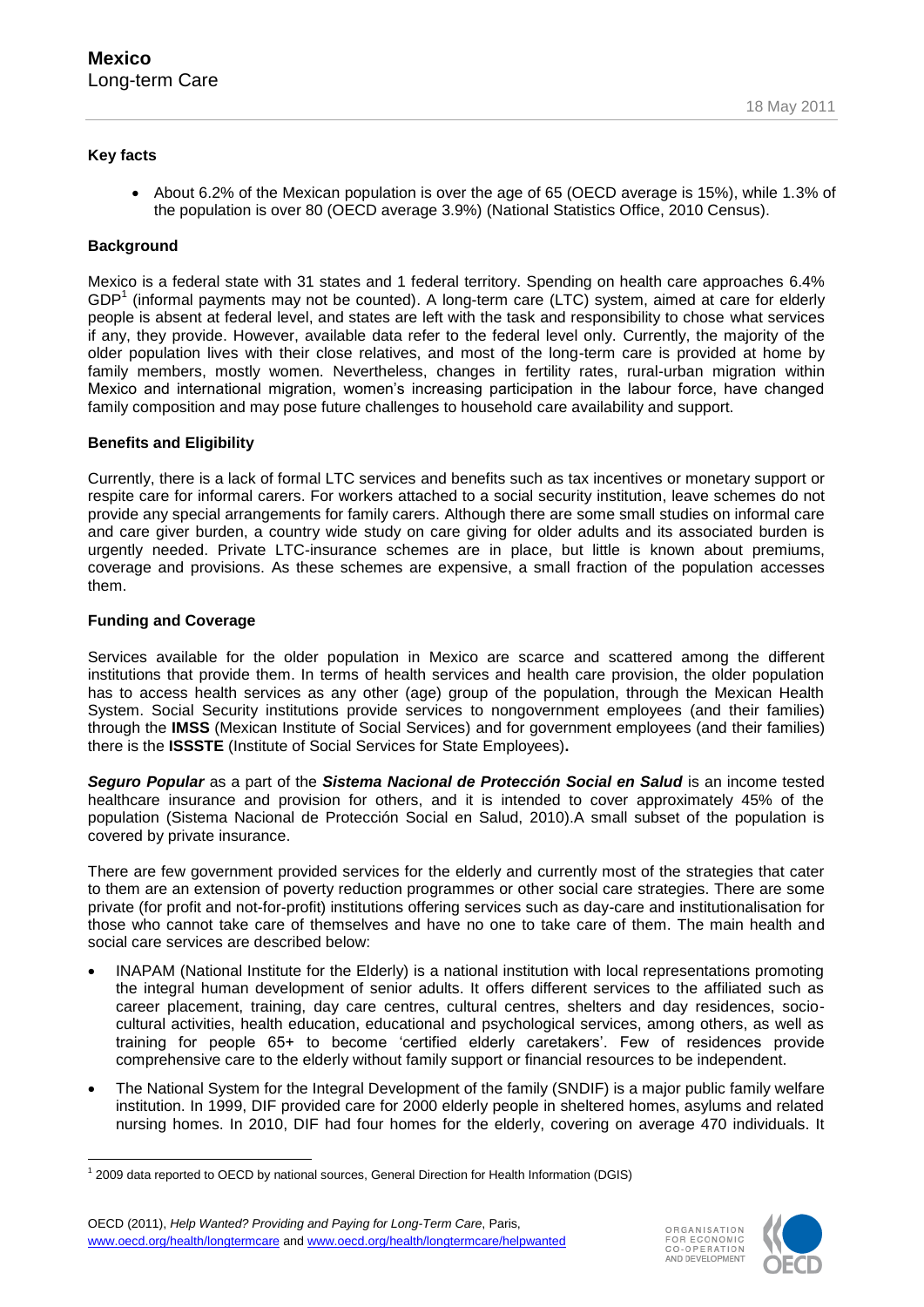also is responsible for the "Day Residence Program" (Programa de Atención de Día), which provides day care for over 100 individuals.

- As a result of studies that show the unresponsiveness of prevailing hospital systems towards rehabilitation in the case of mental problems and within the context of health system reforms, in 2005 the Ministry of Health developed a model of care for the mentally ill that would provide multi-level care, working with patients at all stages of illness. This model named *Modelo Hidalgo*, seeks to provide opportunities for reintegration into society, and to minimize the degree of institutionalization. It was initially implemented in seven states (2008) and is currently being further developed to generate a national model that can be built into the overall health system at the state level.
- There is a *Consejo Nacional para las Personas con Discapacidad (CONADIS)* which was created in 2005 through the General Law for disabled. It aims to promote the social inclusion of persons with disability, under the principle of equality. This entity developed the National Program for the Disabled 2009-2012 and there is also the *Norma Oficial NOM-233-SSA1-2003*, that establishes the infrastructure requirements to facilitate the access, transit, and use of disabled people in health centers and hospitals of the Health National System. In 2001,the *Programa Nacional de Accesibilidad a Inmuebles Públicos* was established to to adapt Federal Government buildings to disabled needs. *Redes de Vinculación Laboral* and *Programa Abriendo Espacios* (also within the National Program for the disabled 2009-2012) operated by the Employment General Coordination and the Employment National Service, are both aimed at making getting a job easier to the disabled and the elderly.
- IMSS currently runs the Home Care for the Chronically Ill Programme (Atención Domiciliaria del Enfermo Crónico -ADEC). The programme was established in the late eighties and is aimed at caring for patients with chronic, degenerative diseases and their complications; including temporary disability or permanent disability that prevents them from going to the hospital or clinic on their own. Currently, the programme operates in 33 state-level delegations, including a total of 183 first level clinics (Unidades de Medicina Familiar) that cater to approximately 90 patients per month.
- Finally, there are three specific poverty reduction strategies that have focused or extended their services towards the older population.
	- o **Programa 70 y Más -** provides non taxed MXN 500 (USD 41) a month delivered bimonthly to those at least 70 years old and living in a locality of ≤ 30,000 inhabitants and **not** a claimant of *Oportunidades.*
	- o **Oportunidades** provides monthly non taxed MXN 305 (USD 25) (per older adult), aimed at supporting families in poverty; senior claimants (*in beneficiary families*) are required to attend a bimonthly medical consultation.
	- o **Catastrophic Expense Protection Fund -** (through SSA program of Seguro Popular), aimed at covering specified health interventions. Eligibility: not being covered by ISSSTE or IMSS, and suffering from ailments such as TBC, haemophilia, tumours.

Lately an increasing number of civil society organizations (nongovernmental organizations) have been created; many of them work on topics related to aging population. These organizations perform a wide range of activities, including those supporting the interests of disabled and elderly individuals.

The current legal framework seems quite extensive but does not seem to enhance or regulate LTC in itself. Most laws from the Official Mexican Norms (NOM) are directed towards hospital care, for the disabled. Only one is directly aimed at "the provision of social services to children and the elderly2. In 2002, the Law of the Rights of the Elderly was enacted to underpin the national public policy to promote the rights of the elderly.

# **Workforce**

-

*Incoming* migrant carers are not an issue in Mexico (but there are possible issues with *outgoing* migrants to the USA, own qualification FTJ). There are no special benefits for LTC recipients / carers. What money transfers are available, are in the shape of measures tackling poverty and/or bad medical condition.

OECD (2011), *Help Wanted? Providing and Paying for Long-Term Care*, Paris, www.oecd.org/health/longtermcare and www.oecd.org/health/longtermcare/helpwanted



<sup>2</sup> NOM-167-SSA1-1997 (Norma official para la Prestación de Servicios de Asistencia Social para Menores y Adultos Mayores.